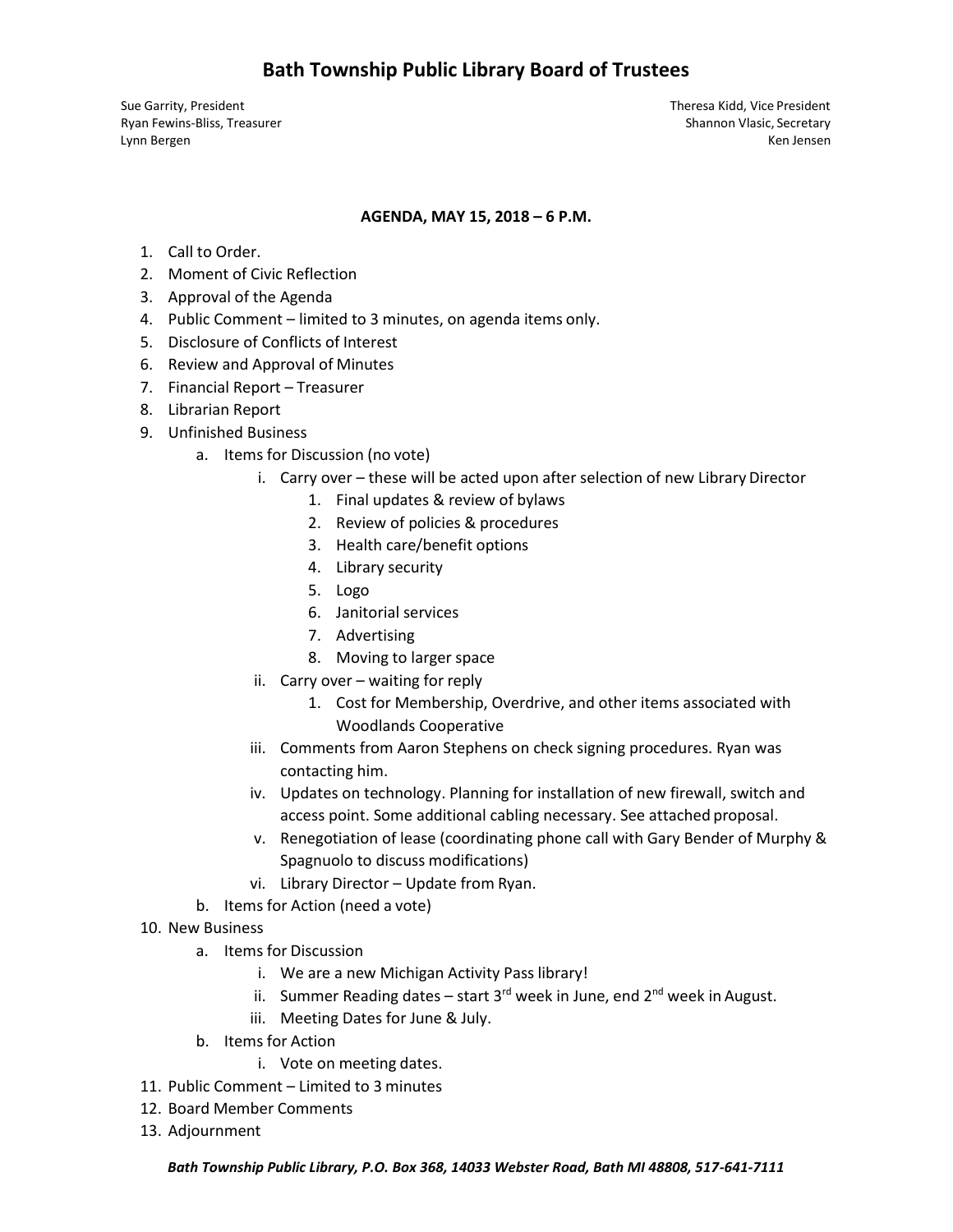# **Bath Township Public Library**

Meeting Minutes

*Tuesday, May 1, 2018; meeting called to order at 6:09pm*

| Present:      | (Board Members) Sue Garrity, Lynn Bergen, Ken Jensen,<br>Shannon Vlasic, Theresa Kidd. Ryan Fewins-Bliss. (Public) Derek<br>Barth |
|---------------|-----------------------------------------------------------------------------------------------------------------------------------|
| Next meeting: | Tuesday, May 15, 2018 @ 6:00pm.                                                                                                   |

### **I. Regular Business**

- a. Moment of civic reflection.
- b. Ryan moves to approve the agenda, Theresa  $2^{nd}$ , all in favor.
- c. Public comment on agenda items: Derek supports the boards decision to hire a different director.
- d. Disclosures of conflict of interest: none.
- e. Lynn moves to approve meeting minutes from last two meetings as presented, Theresa  $2^{nd}$ , all in favor.

# **II. Financial Report**

Three reports presented; December 2017 – April 2018 Budget vs. Actuals, December 2017 – April 2018 Profit & Loss, April 2018 Profit & Loss. Lynn requests Budget vs. Actuals by month.

# **III. Librarian Report**

80% finished with window display for next month. Visits down, checked items significantly up. Lost one tutor. Program attendance slightly down as programs have been scaled back. Many donations received.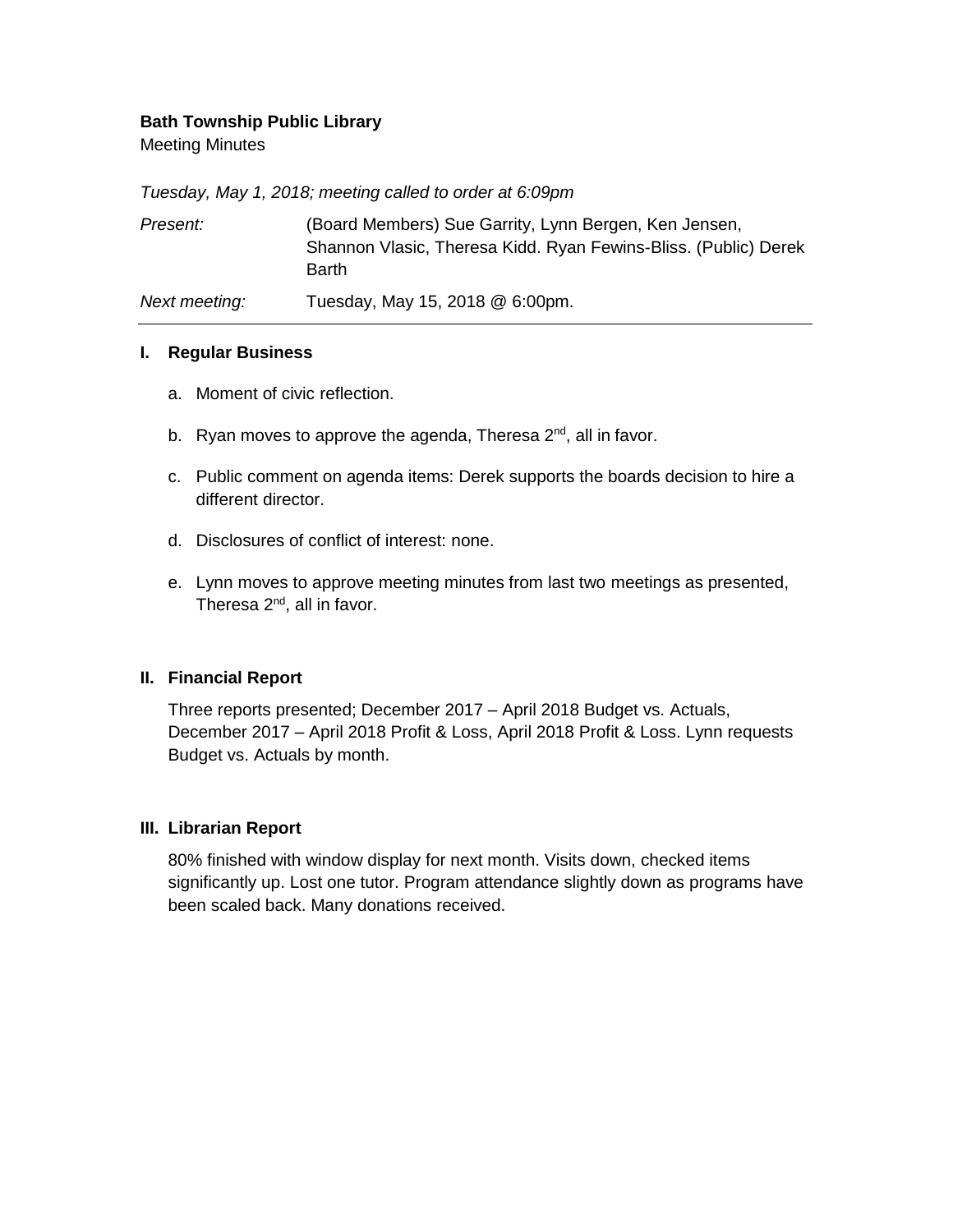# **IV. Unfinished Business**

- a. Several items being saved for discussion after library director is hired. Bylaws, policies and procedures, healthcare benefits for director & staff, library security, logo, janitorial services, advertising, moving to larger space.
- b. Waiting for reply on costs of membership with Woodlands / Overdrive, prior to our ability to "legally" join in the fall.
- c. Aaron Stephens, Ryan still needs to discuss check signing procedures with him.
- d. Technology Updates: Sue asked for quotes on additional ethernet drops for hardwiring computers in other locations in the library. Allows for greater control of filtering (children vs. adults, etc…)
- e. Renegotiation of lease: Need cancellation/ moving clause. Would like clarification on what is structure vs. what is "fixtures"; roof / ceiling / HVAC / plumbing leaks. Sue will clarify with Cami Kesler and refer lease to Murphy & Spagnuolo P.C. for review and changes. Ryan will verify necessary coverages with our insurance company. Can we be added to big Bath Corners sign out in front?
- f. We are now members of the Michigan Library Association. Individual confirmations emailed to us. Please forward these to Ryan and Sue if you have not already.
- g. Library Director: References have been checked. Reviewed responses. Ryan will make the offer to the person we choose.
- h. Strategic plan? Keep in mind for after director is hired. Tie goals to a plan!!

# **V. Action**

- a. Lynn moves to offer position to Kristie, Shannon  $2^{nd}$ , all in favor.
- b. Sue moves to grant Ryan authority to offer between 45k 50k salary to Kristie, Lynn  $2^{nd}$ , all in favor.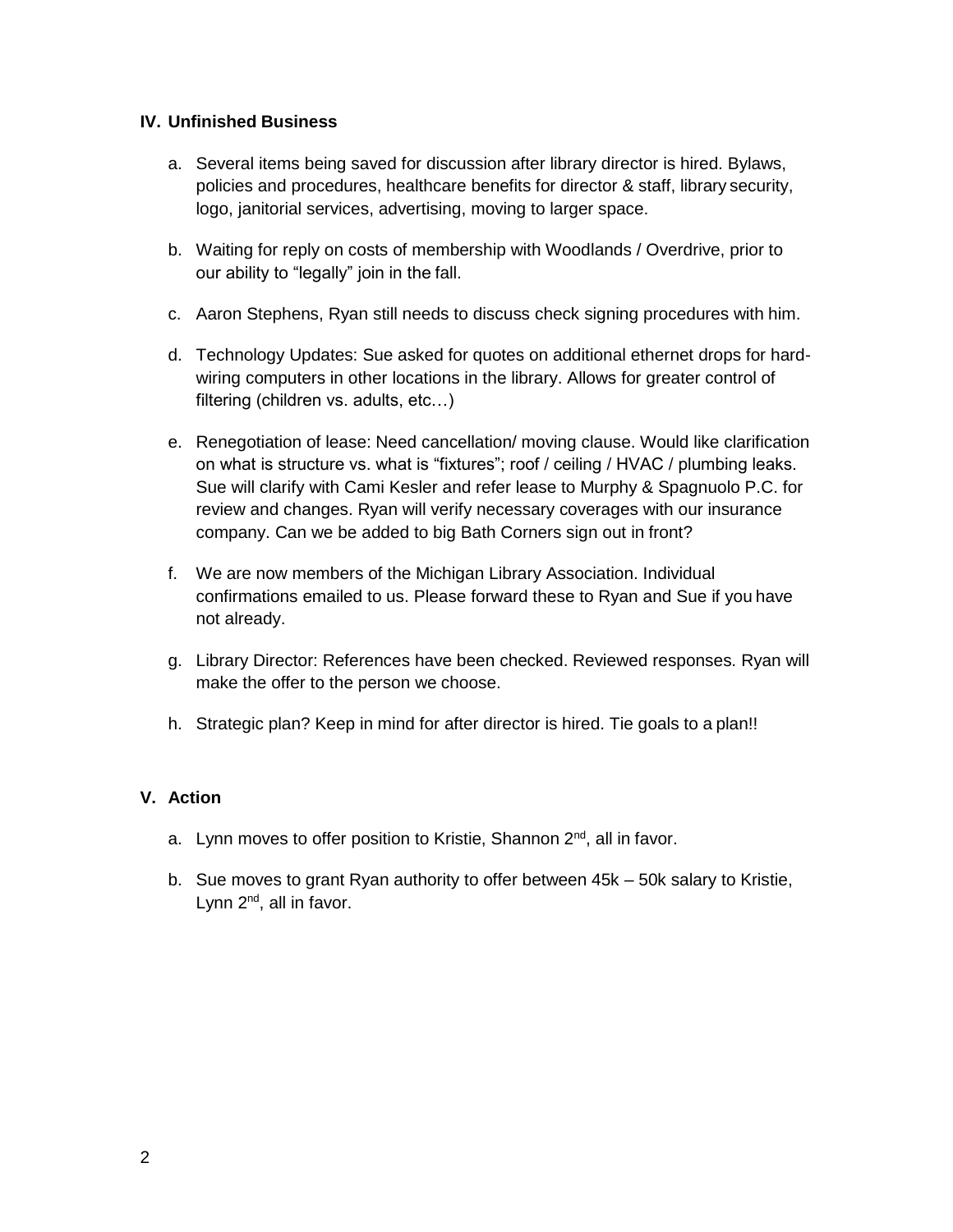### **VI. New Business**

- a. Michigan Activity Pass through Library of Michigan, check into this and discuss at the next meeting.
- b. Bath Days do we want a booth for librarian to meet with public, or do we want a meet & greet here during the book sale?
- c. Sign Waiting for logo before moving forward with sign. We need somethingthat stands out. We want a graphic designer to create logo. Will re-visit after director is hired.

# **VII.Closing**

- a. Public Comment: Derek glad we came to an agreement on director today vs. later.
- b. Board Comment: none.
- c. Shannon moves to adjourn the meeting, Theresa  $2<sup>nd</sup>$ , all in favor.

Meeting adjourned at 8:24 pm.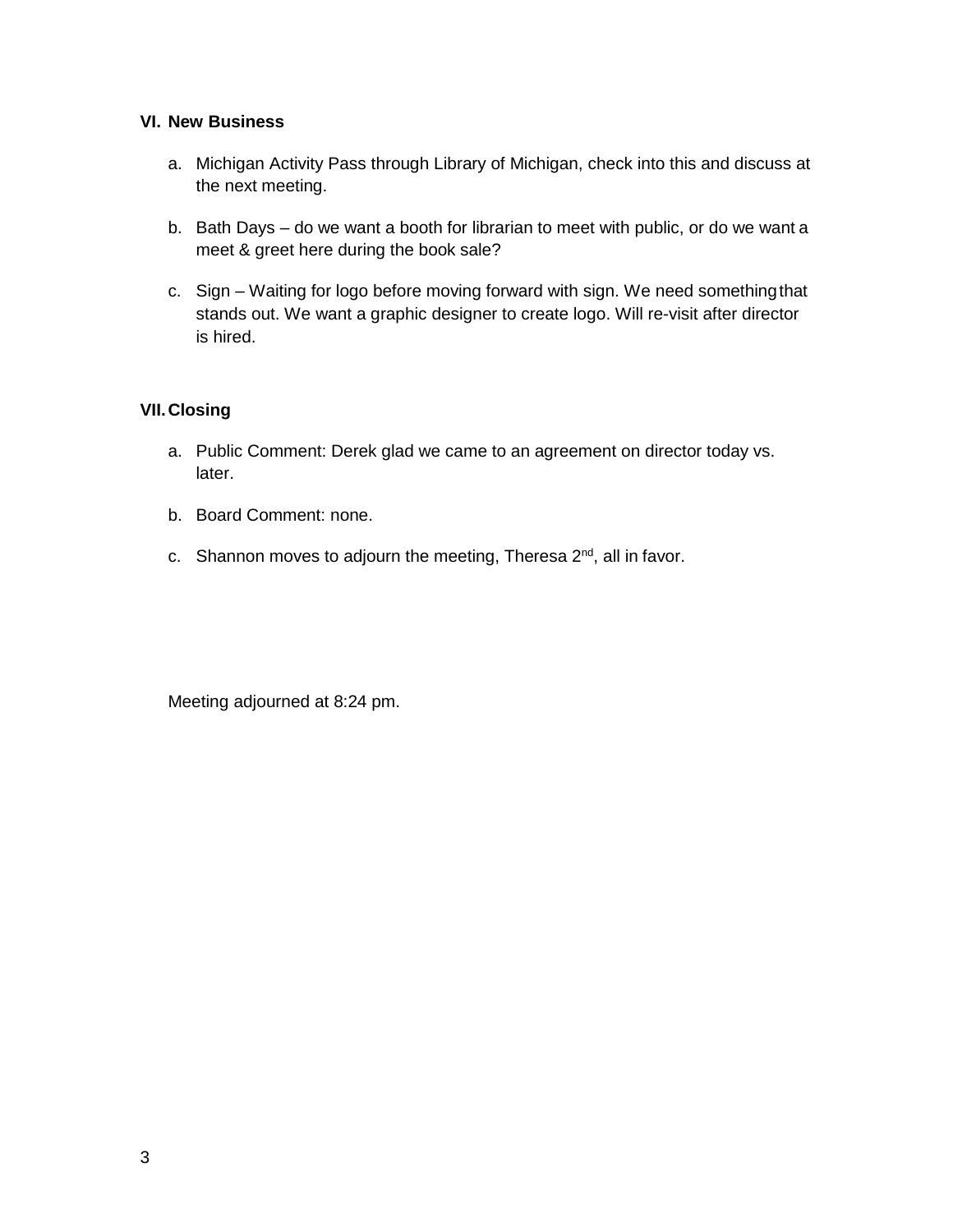

ASKQ6069 Apr 6, 2018 Quote Expires: Jun 6, 2018

### **Quoted To:**

| <b>BathTownship Public Library</b> |  |  |  |
|------------------------------------|--|--|--|
| <b>Sue Garrity</b>                 |  |  |  |
| 14033 Webster Rd                   |  |  |  |
| Bath Township, MI 4BB0B            |  |  |  |
| <b>United States</b>               |  |  |  |

**Prepared By:**

EdPryor *Account Manager* [epryor@justask.net](mailto:epryor@justask.net) 517-676-6633

#### **Phone** (517) 641-7111 **Fax**

*Here is the quote you requested.*

| <b>Description</b>                                                                                                                                                                                                                                                                                                                                                                                                                                                                                                         |                               | Unit Price Oty |   | <b>Ext. Price</b> |
|----------------------------------------------------------------------------------------------------------------------------------------------------------------------------------------------------------------------------------------------------------------------------------------------------------------------------------------------------------------------------------------------------------------------------------------------------------------------------------------------------------------------------|-------------------------------|----------------|---|-------------------|
| <b>ASK Professional Services, Fixed Bid</b>                                                                                                                                                                                                                                                                                                                                                                                                                                                                                |                               |                |   |                   |
| ASK Professional Services, Scope of Work                                                                                                                                                                                                                                                                                                                                                                                                                                                                                   |                               | \$4,427.50     | 1 | \$4,427.50        |
| Professional Project Managment<br>Discovery and Validation<br>Install new switch in admin area nea- firewall, patch in as much as possilbe to new<br>switch, old switch will remain in computer room area<br>Install firewall to replace 3 firewalls/routers<br>Define and provission necessary VLANS<br>Install AP<br>Provision new SSID guest and private<br>Reconfigure wireless extender for new SSID's<br>Provide and install 7 category 6 network data drops.<br>Provide and install a small wall mounted open rack. |                               |                |   |                   |
| <b>ASK Total Care Discount</b>                                                                                                                                                                                                                                                                                                                                                                                                                                                                                             |                               |                |   | $-$ \$885.50      |
|                                                                                                                                                                                                                                                                                                                                                                                                                                                                                                                            | <b>SubTotal</b>               |                |   | \$3,542.00        |
|                                                                                                                                                                                                                                                                                                                                                                                                                                                                                                                            | <b>One Time Cost Subtotal</b> |                |   | \$3,542.00        |
|                                                                                                                                                                                                                                                                                                                                                                                                                                                                                                                            | <b>One Time Cost Tax</b>      |                |   | \$0.00            |
|                                                                                                                                                                                                                                                                                                                                                                                                                                                                                                                            | <b>One Time Cost Shipping</b> |                |   | \$0.00            |

**One Time Cost Shipping One Time Cost Grand Total** \$0.00 **\$3,542.00**

*PRICES SUBJECT* 70 *CHANGE WITHOUT NOTICE- PRICES BASED UPON ACCEPTANCE OF AU. QUOTED /7EMS OR A SINGLE OPT/alV-AfM TRAINING OR CONSULT/NG SERVICES NOT QUOTED WILJ. BE BILJ.ED AT PUBLISHED BOOK RATES FOR EACH ACTIVITY INVOLVED-* 1M: SPECIF/CALJ.Y DISCLAIM ANY A ND ALL IMPLIED WARRAIVT/ES. A SK SHALL NOT BE HELD LIABLE FOR ANY LOSS OF PROFITS, BUSINESS, *GOODWILL,* QI! T,<i,*IN7ERRUPT!ON OF BUSINESS, NOR FOR DAMAGES RELATED* 70 *THIS AGREEMENT RE7URNS ARE AVAILABLE WITHVALID RMll NUMBER FOR 15 DAYS AND WILJ. HAVE A M/MMUM 2(/'/o RESTOCK ING FEE WITH ORIGINAL PACKAGING. !X}O7ED PRICES DO NOT INCLUDE TRAVEL, MILEAGE OR LIVING EXPENSES UNLESS OTHERWISE INDICATED.*